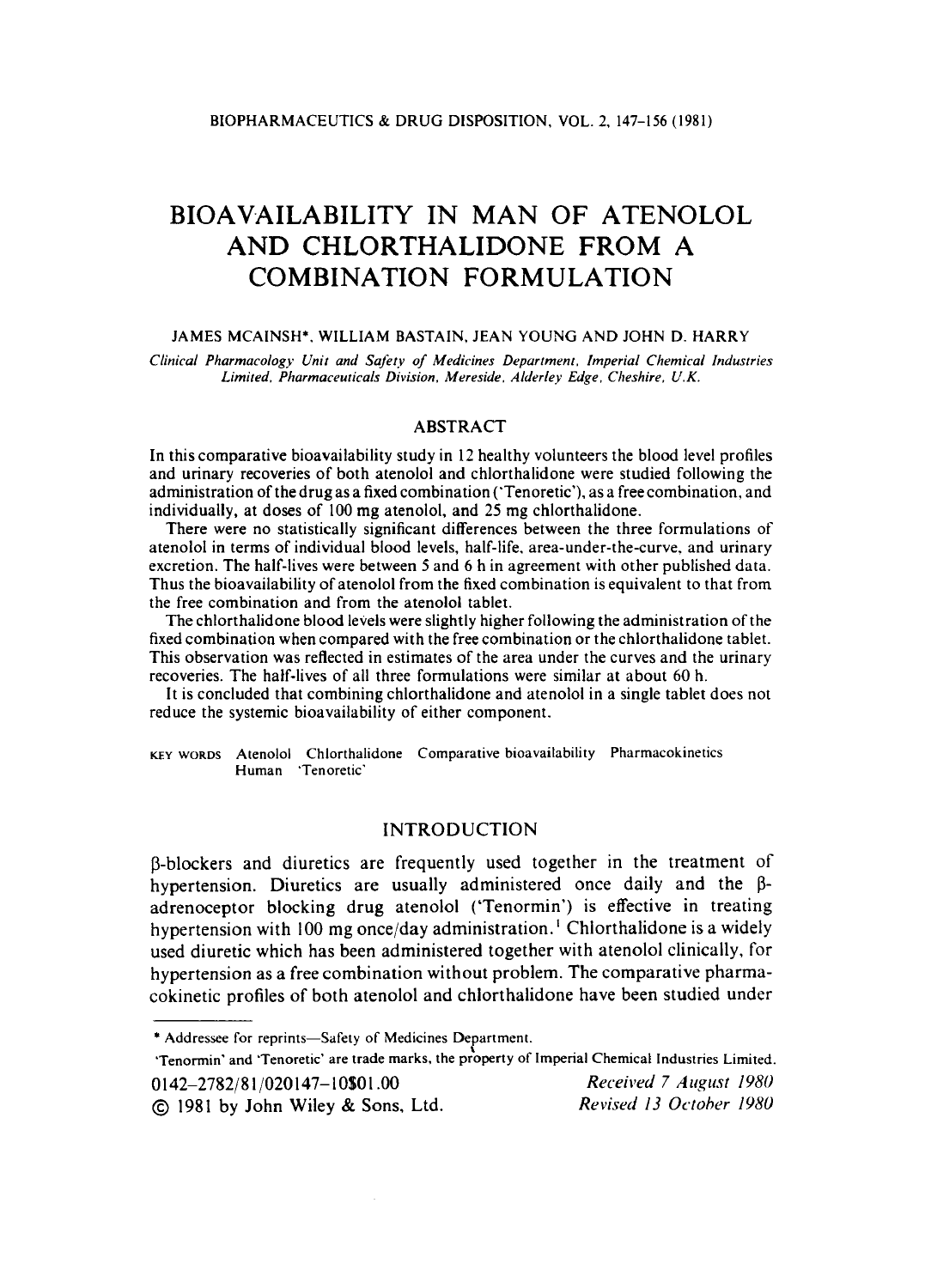these circumstances. $2$  'Tenoretic' is a fixed combination of these two drugs comprising 100 mg of atenolol and 25 mg of chlorthalidone.

The purpose of this study was to determine from whole blood and urine concentrations of atenolol and chlorthalidone in normal subjects, the bioavailability of 'Tenoretic' relative to its constituents when administered separately and together.

## MATERIALS **AND** METHODS

#### $V$ olunteer selection

The study was carried out under medical supervision in the Clinical Pharmacology Unit of Imperial Chemical Industries Limited, Pharmaceuticals Division, and was approved by the ethical committee of the Division.

Twelve healthy adult males were selected from those who responded to a request for volunteers. The volunteers were employees of the Division. Selection was based on the subject's willingness to participate, his availability for the study dates, and the absence of any significant abnormality on a pre-study examination which included a clinical history, complete physical examination, 12-lead electrocardiogram (ECG), and laboratory tests (haematology, urinanalysis, and blood chemistry).

Volunteers were excluded if the pre-study examination indicated a history or evidence of: asthma, hay fever, allergy, eczema, peptic ulcer, jaundice, or heart, respiratory, gastro intestinal, genitourinary, central nervous, locomotor, skin, **or**  psychiatric disease. No subject was receiving or had recently received any form of continuous drug therapy. Each subject agreed not to take concomitant medication, ingest alcohol or take excessive fluids for the duration of the study.

The 12 male subjects ranged in age from 24 to 47 years (mean, 33 years) and in weight from 59 to 94 kg (mean, 73 kg).

#### *Drug presentation and doses*

The four dosage regimes for oral administration were supplied as follows:

- *Regimen A*—'Tenoretic', white, film-coated sales tablet containing 100 mg atenolol and 25 mg chlorthalidone;
- *Regimen B*-(i) 100 mg atenolol white, film-coated calcium phosphate clinical trials tablet, equivalent in bioavailability to the sales tablet of 'Tenormin';' (ii) 25 mg chlorthalidone white, uncoated tablet.
- *Regimen C*-100 mg atenolol white, film-coated calcium phosphate clinical trials tablet equivalent in bioavailability to the sales tablet of 'Tenormin';'

*Regimen D*-25 mg chlorthalidone white, uncoated tablet.

## *Procedures*

Each volunteer was given a complete explanation of the details of the study and gave his consent in writing prior to participation. The 12 subjects then received single doses of the 4 oral regimens in a randomized crossover manner,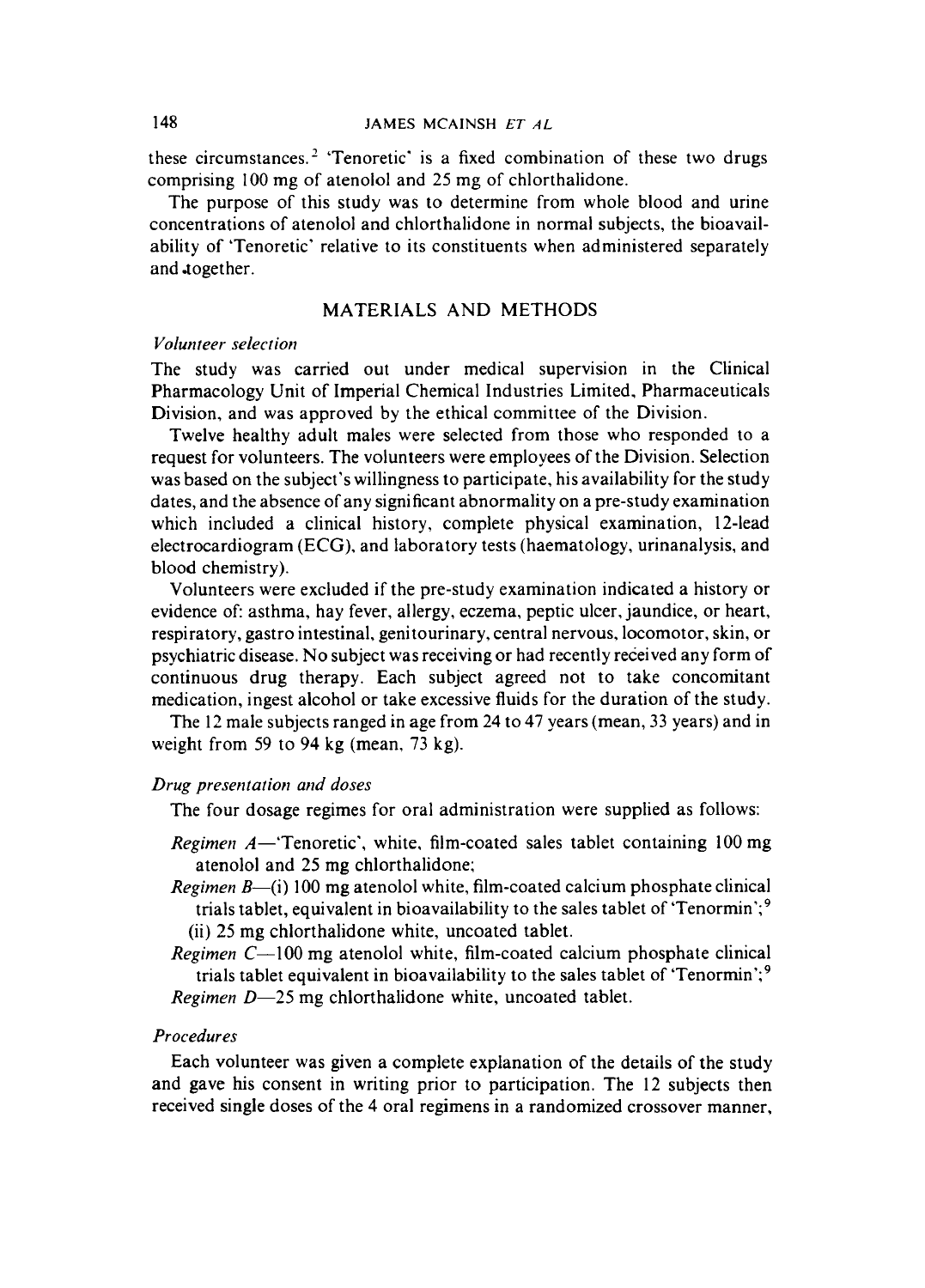with at least 2 weeks between doses for the chlorthalidone regimens. The subjects were aware of the regimen received each time. Each dose was administered with 100 ml water at 9.00 a.m. after a light breakfast (tea or coffee and toast). Normal meals were allowed during the 48 h evaluation period. The subjects were ambulatory in and around the Clinical Pharmacology Unit for the first **8** h and then allowed to go home. The 12 h blood samples were taken by the medical staff visiting the subjects in their homes. After 24 h the subjects resumed their normal working duties.

Blood samples for measurement of whole blood concentrations of atenolol and chlorthalidone were taken from an antecubital vein just before and at  $1, 3, 5$ , **7,** 12, 24,48,72, and 96 h after drug administration. The samples were collected in tubes containing a suitable anticoagulant. Approximately 20 ml was taken before dosing and aliquots were removed for drug analysis; the remaining aliquots were then pooled for generating calibration curves. The samples taken after dosing were approximately 4 ml. Samples were stored at  $-20^{\circ}$  prior to analysis.

Urine samples were collected before drug administration and the time periods 0-24 h, 24-48 h, and 48-72 h after drug administration. The total volume was measured and recorded. The urine was stored at  $-20^{\circ}$  prior to analysis.

## *Drug analysis*

The analysis of atenolol in the blood and urine were performed by a. modification of the gas-liquid chromatography method of Scales and Copsey. $<sup>3</sup>$ </sup> The analyses of chlorthalidone were done by high pressure liquid chromatography and since this method is not published a brief outline follows.

One millilitre of oxalated whole blood or urine was mixed with  $80 \mu l$  of a  $0.1$  mg m $^{-1}$  solution of the sulfoxide with the following structure which acts as an internal standard:



One millilitre of a pH5 citrate/phosphate buffer and 10 ml of diethyl ether were added to the biological sample. After shaking for 15 min and centrifuging to separate the phases, 9 ml of the diethyl ether was transferred to a tube containing 1 ml of 0-1 **M** sodium hydroxide. The mixture was shaken for **10** min and centrifuged to separate the phases. The diethyl ether was removed and 1 ml of **5.0 M** potassium dihydrogen orthophosphate and 5 ml ethyl acetate were added to the sodium hydroxide layer. After shaking for 10 min and centrifuging for approximately 3 min, 4.8 ml of the ethyl acetate layer was blown to dryness under oxygen free nitrogen. The residue was redissolved in 400 µl of 50 per cent methanol in water and 20  $\mu$ I of this solution was injected onto a 20 cm  $\times$  1/4" o.d.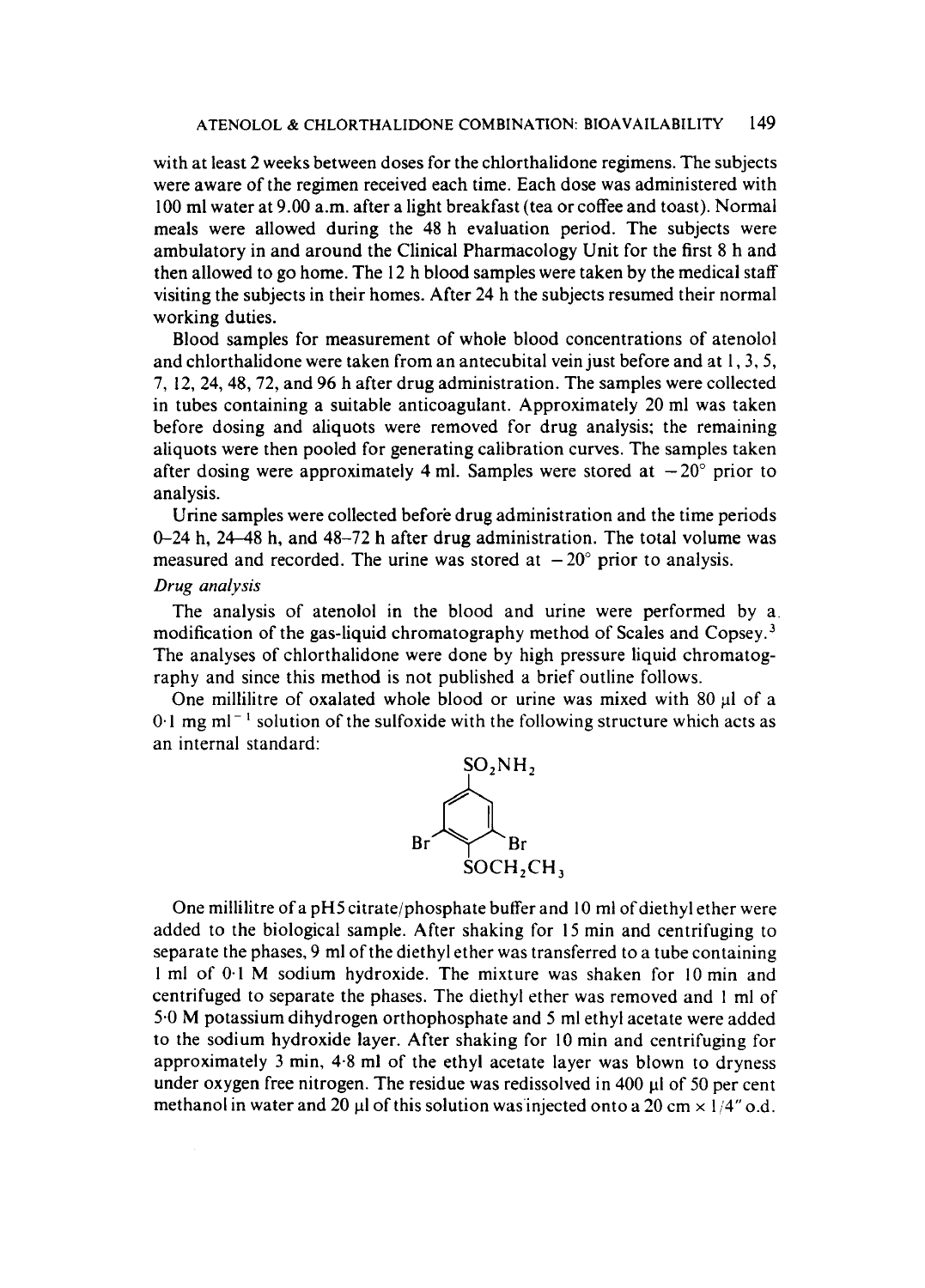column packed with 10 **p** spherisorb ODs. A Pye Unicam LC20 separator constant volume pump and Cecil CE212 variable wavelength ultraviolet detector were used. The mobile phase comprised a *50j50* methanol water mixture and the flow rate was  $1 \text{ ml min}^{-1}$ . After the chromatographic separation the column was monitored at a wavelength of **204** nm.

In a preliminary experiment it was shown that atenolol did not interfere with the assay of chlorthalidone and vice versa.

The urine samples were analysed with slightly different chromatographic conditions to the above to better accomodate the variation in background contaminants. The same column was used but the packing material was *5* **p**  Hypersil **ODs;** the mobile phase was a **30/70** mixture of acetonitrile in water. The column eluent was monitored at a wavelength of 220 nm.

## MATHEMATICAL CONSIDERATIONS

#### *Determination of pharmacokinetic parameters*

Elimination rate constants  $(\beta)$  were estimated by linear regression from the slope of the terminal linear segment of the curve of the logarithm of the blood concentration  $(c(t))$  versus time  $(t)$ . The half-life was calculated by the expression:

$$
t_{\frac{1}{2}} = \frac{0.693}{\beta}
$$

and the area under the blood level curve to infinity (AUC  $(\infty)$ ) by the expression:

AUC 
$$
(x) = [AUC_{(0-t)}]
$$
 trapezoidal +  $\frac{c(t)}{\beta}$ 

## *Statistics*

Paired *t*-tests were carried out with standard methodology on the concentrations of drug in the blood at each time point and on the half-lives, areas under the blood level curve, and total urinary excretion. These parameters were also analysed by a confidence limit approach based on percentage difference.<sup>10</sup>

## RESULTS

No untoward effects occurred during this investigation and each volunteer completed each section of the study.

## *Levels in blood*

*Atenolol.* The mean concentrations of atenolol in the blood  $(\pm S.E.M.)$  are illustrated in Figure 1. Atenolol was not detected in the predose aliquots or in the samples taken after administration of regimen D (chlorthalidone only).

The mean peak concentrations of atenolol in the blood occurring **3** h after administration were  $0.5 \pm 0.05$  (SE),  $0.58 \pm 0.07$ , and  $0.49 \pm 0.07$  µg ml<sup>-1</sup> for the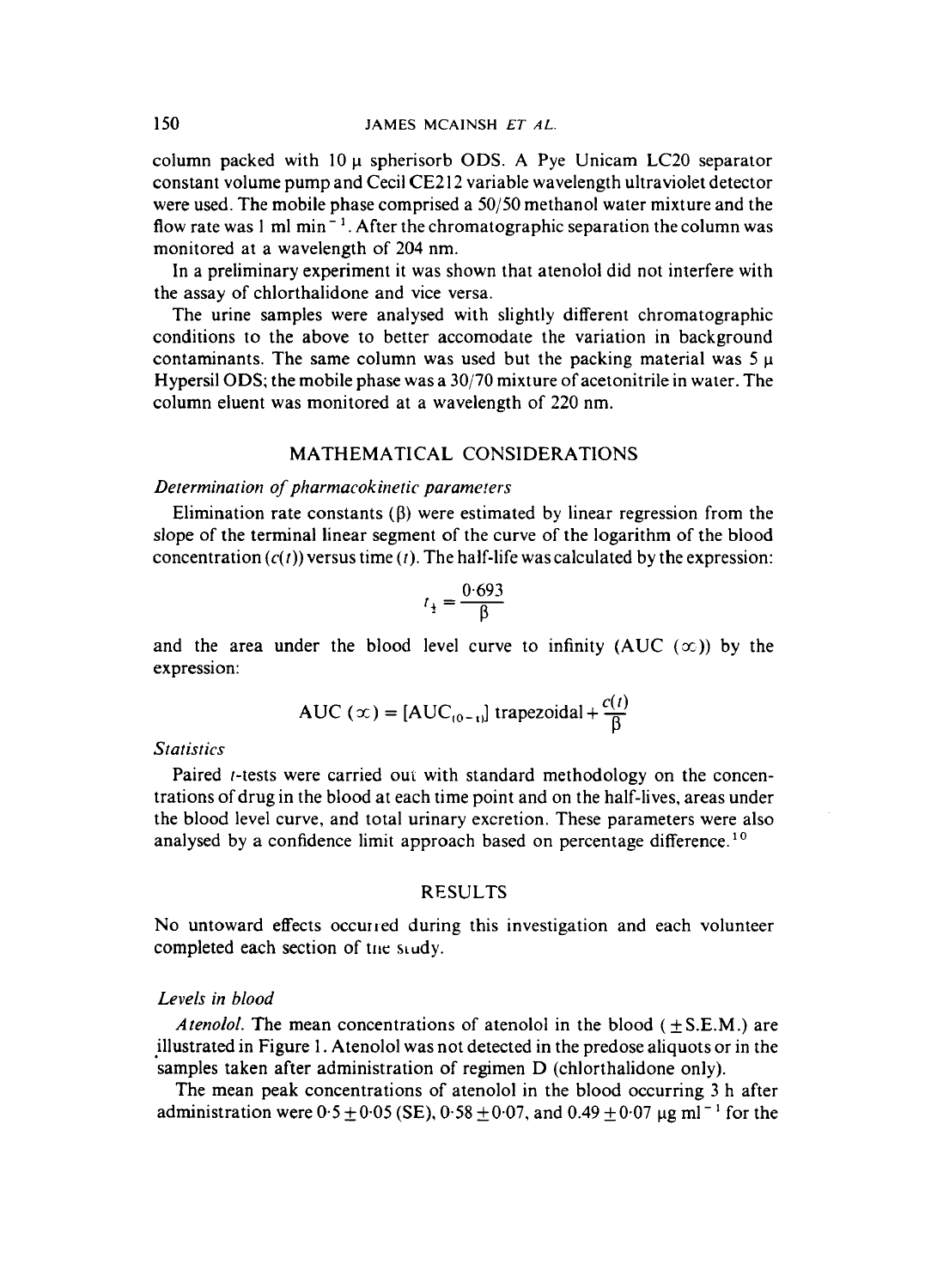

**Figure 1. Mean blood levels of atenol**  $(\mu g \text{ ml}^{-1}) \pm SE$  in whole blood of volunteers.

fixed and free combinations and the atenolol dose respectively. The final elimination phase was associated with a mean half-life **of 5-6** h for all regimens. The mean areas under the blood level curve to infinity for regimens **A,** B, and **C**  were  $4.93 \pm 0.58$  (S.E.),  $5.41 \pm 0.77$ , and  $5.03 \pm 0.78$  ug ml<sup>-1</sup> h respectively. There were no statistically significant differences between the three atenolol regimens **A,** B, and C in terms of blood level, half-life, area under the curve or urinary excretion of atenolol (Table **4).** 

#### *Chlorthalidone*

The mean concentrations of chlorthalidone  $(\pm S.E.M.)$  are illustrated in Figure 2. Chlorthalidone was not detected in the predose aliquots or in the samples taken after the administration of regimen C (atenolol only).

The mean peak concentrations of chlorthalidone in the blood occurring **17** h after administration were  $1.80 \pm 0.09$  (S.E.),  $1.30 \pm 0.10$ , and  $1.46 \pm 0.07$   $\mu$ g ml<sup>-1</sup> for the fixed and free combinations and the chlorthalidone tablet respectively. The mean half-life was  $52.4 \pm 3.3$  (S.E.),  $63.6 \pm 3.5$ , and  $62.0 \pm 4.8$  h for the fixed and free combinations and the chlorthalidone dose respectively. The mean areas under the blood level curve to infinity for these regimens were  $161.7 \pm 10.5$ ,  $132 \cdot i \pm 12 \cdot 2$ , and  $146 \cdot 4 \pm 14 \cdot 9 \mu g \text{ ml}^{-1}$  h respectively.

The statistical analysis of the data (Table **4)** shows that the chlorthalidone blood levels are higher after administration of 'Tenoretic' when compared with the chlorthalidone dose ( $p < 0.05$ ). There are no statistically significant differences between regimens B and D.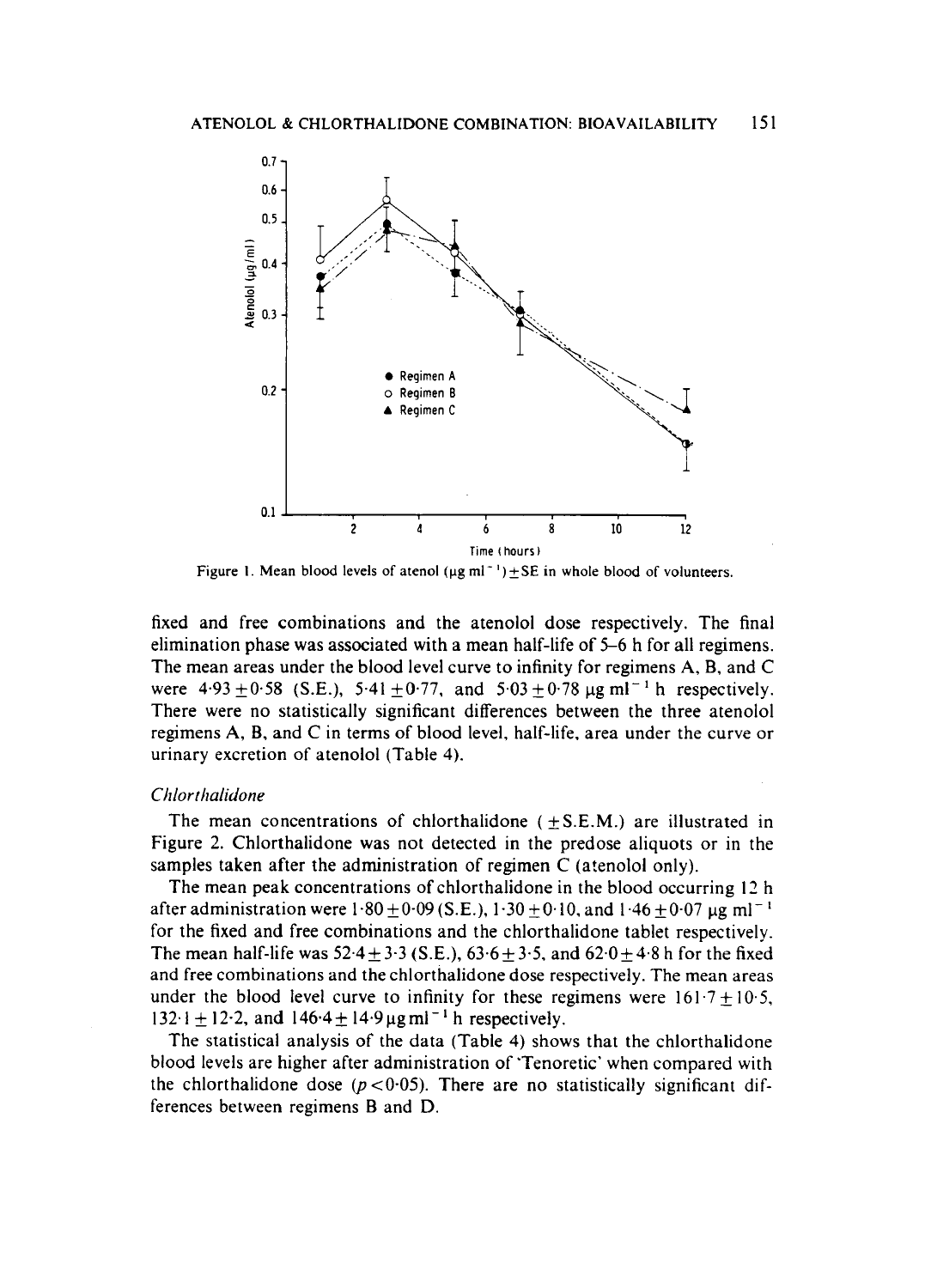

**Figure 2. Mean blood levels of clorthalidone**  $(\mu g \text{ ml}^{-1}) \pm SE$  **in whole blood of volunteers.** 

#### *Levels in urine*

The mean volumes of urine collected following administration of regimen **A, B,** C, and D are shown in Table **1.** The three regimens containing the diuretic chlorthalidone, i.e. **A,** B, and D all show higher urinary output over the first **24** h after dosing than the atenolol only formulation *(C).* However, only the comparisons of regimen **A** ('Tenoretic' versus C, and regimen **B** (chlorthalidone tablet)) show a statistically significant enchancement of urine output ( $p = 0.05$ ). *Atenolol recovery* 

The mean urinary recoveries of unchanged atenolol for the **72** h period after

|         |           | Time period (h) |           |           |  |
|---------|-----------|-----------------|-----------|-----------|--|
| Regimen | Parameter | $0 - 24$        | $24 - 48$ | $48 - 72$ |  |
| А       | Mean      | 1634            | 1305      | 1278      |  |
|         | S.E.      | 142             | 157       | 161       |  |
| B       | Mean      | 1783            | 1187      | 1520      |  |
|         | S.E.      | 184             | 227       | 186       |  |
| C       | Mean      | 1290            | 1442      | 1295      |  |
|         | S.E.      | 115             | 228       | 152       |  |
| D       | Mean      | 1677            | 1205      | 1329      |  |
|         | S.E.      | 272             | 131       | 170       |  |

**Table** I. **Mean volumes of urine excreted (ml)** 

**A** = **'Tenoretic' white. film-coated tablet containing 100** mg **atenolol and 25 mg chlorthalidone.** 

 $B = (i)$  100 mg atenolol white, film-coated tablet. (ii) 25 mg **chlorthalidone white. film-coated tablet.** 

**C** = 100 **mg atenolol white, film-coated tablet.** 

D = *25* mg **chlorthalidone white, film-coated tablet.**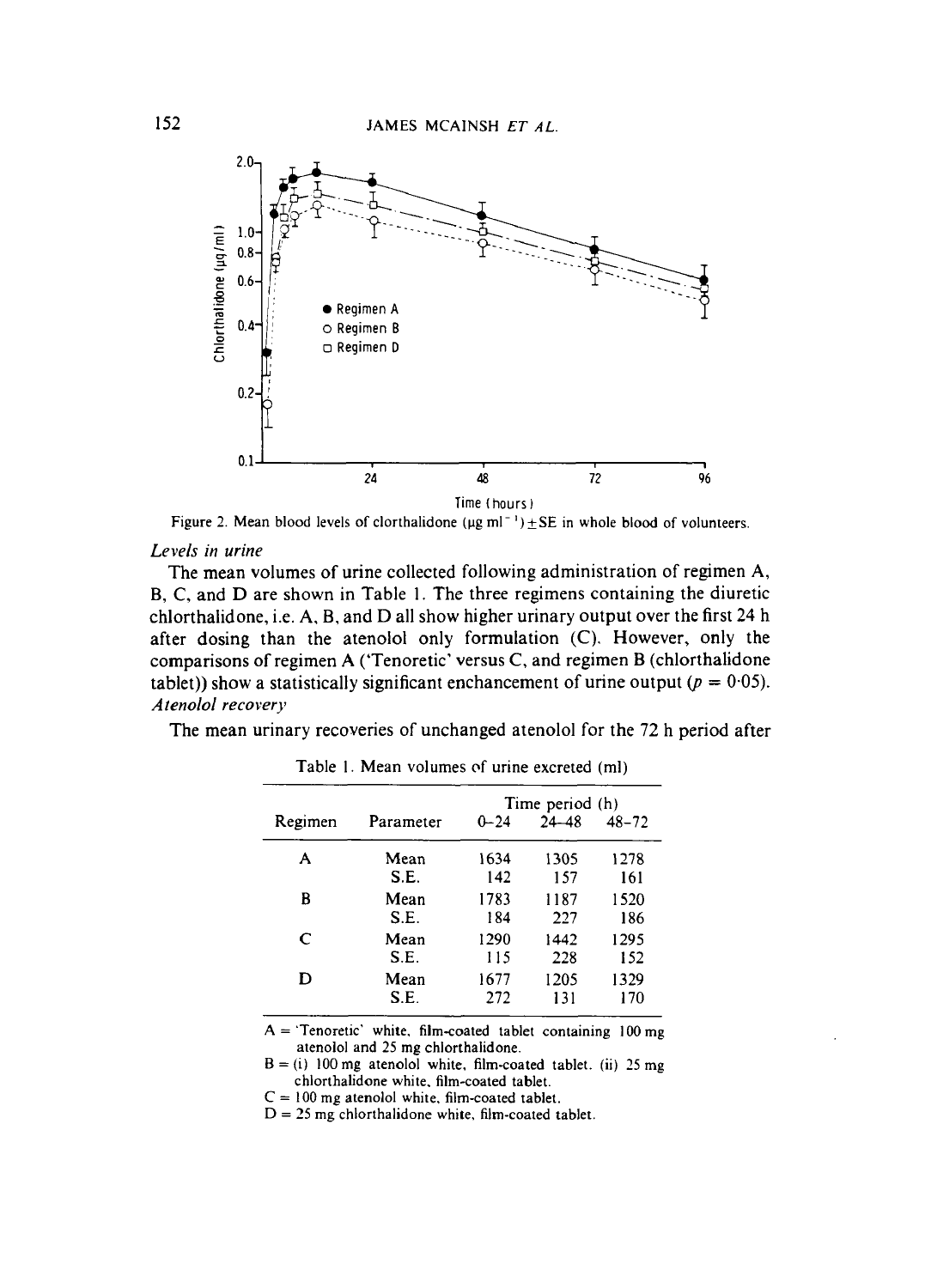drug administration were  $32.0 \pm 4.9$  (S.E.),  $32.1 \pm 3.6$ , and  $34.1 \pm 4.3$  mg, i.e. 32, **32,** and **34** per cent of the dose, for the fixed and free combinations and the atenolol tablet respectively (Table 2). There were no statistically significant differences between regimens in these results (Table **4)** and the majority of the urinary elimination of atenolol occurred within **24** h of dosing.

|         |           | Time period (h) |           |           |               |                |
|---------|-----------|-----------------|-----------|-----------|---------------|----------------|
| Regimen | Parameter | $0 - 24$        | $24 - 48$ | $48 - 72$ | Total<br>(mg) | $%$ of<br>dose |
| A       | Mean      | 27.9            | 4.5       | ND        | 32.0          | 32             |
|         | S.E.      | 4.5             | 0.9       | ND        | 4.9           | 5              |
| B       | Mean      | 29.5            | 3.1       | <b>ND</b> | $32 \cdot 1$  | 32             |
|         | S.E.      | 3.2             | 0.7       | ND        | 3.6           | 4              |
| C       | Mean      | $30-4$          | 4.5       | ND        | 34.1          | 34             |
|         | S.E.      | 3.9             | 0.8       | ND        | 4.3           | 4              |
| D       | Mean      | ND              | ND        | <b>ND</b> | ND            | ND             |
|         | S.E.      | ND              | ND        | ND        | ND            | ND             |

Table 2.'Mean urinary recovery of atenolol (mg)

 $A = 'Tenoretic'$  white, film-coated tablet containing 100 mg atenolol and 25 mg chlorthalidone.

 $B = (i)$  100 mg atenolol white, film-coated tablet. (ii) 25 mg chlorthalidone white, film-coated tablet.

 $C = 100$  mg atenolol white, film-coated tablet.

 $D = 25$  mg chlorthalidone white, film-coated tablet.

 $ND = Non-detectable, limit of detection about 0.1  $\mu g \text{ ml}^{-1}$ .$ 

|         |           |          | Time period (h) |           | Total | $%$ of |
|---------|-----------|----------|-----------------|-----------|-------|--------|
| Regimen | Parameter | $0 - 24$ | 24–48           | $48 - 72$ | (mg)  | dose   |
| A       | Mean      | 4.90     | 2.10            | 1.72      | 8.72  | 35     |
|         | S.E.      | 0.47     | 0.19            | 0.20      | 0.68  | 3      |
| B       | Mean      | 3.41     | 1.65            | 1.38      | 6.44  | 26     |
|         | S.E.      | 0.21     | 0.14            | 0.15      | 0.42  | 2      |
| C       | Mean      | ND       | ND              | ND        | ND    | ND     |
|         | S.E.      | ND       | ND              | ND        | ND    | ND     |
| D       | Mean      | 3.59     | 1.66            | $1-40$    | 6.64  | 27     |
|         | S.E.      | 0.31     | 0.22            | 0.12      | 0.59  | 2      |

Table **3.** Mean urinary recovery of chlorthalidone (mg)

**A** = 'Tenoretic' white, film-coated tablet containing 100 mg atenolol and *25* mg chlorthalidone.

 $B = (i) 100$  mg atenolol white, film-coated tablet. (ii) 25 mg chlorthalidone white, film-coated tablet.

C = **100** mg atenolol white, film-coated tablet.

~ ~~

 $D = 25$  mg chlorthalidone white, film-coated tablet.

 $ND = Non-detectable$ , limit of detection about 0.1  $\mu$ g ml<sup>-1</sup>.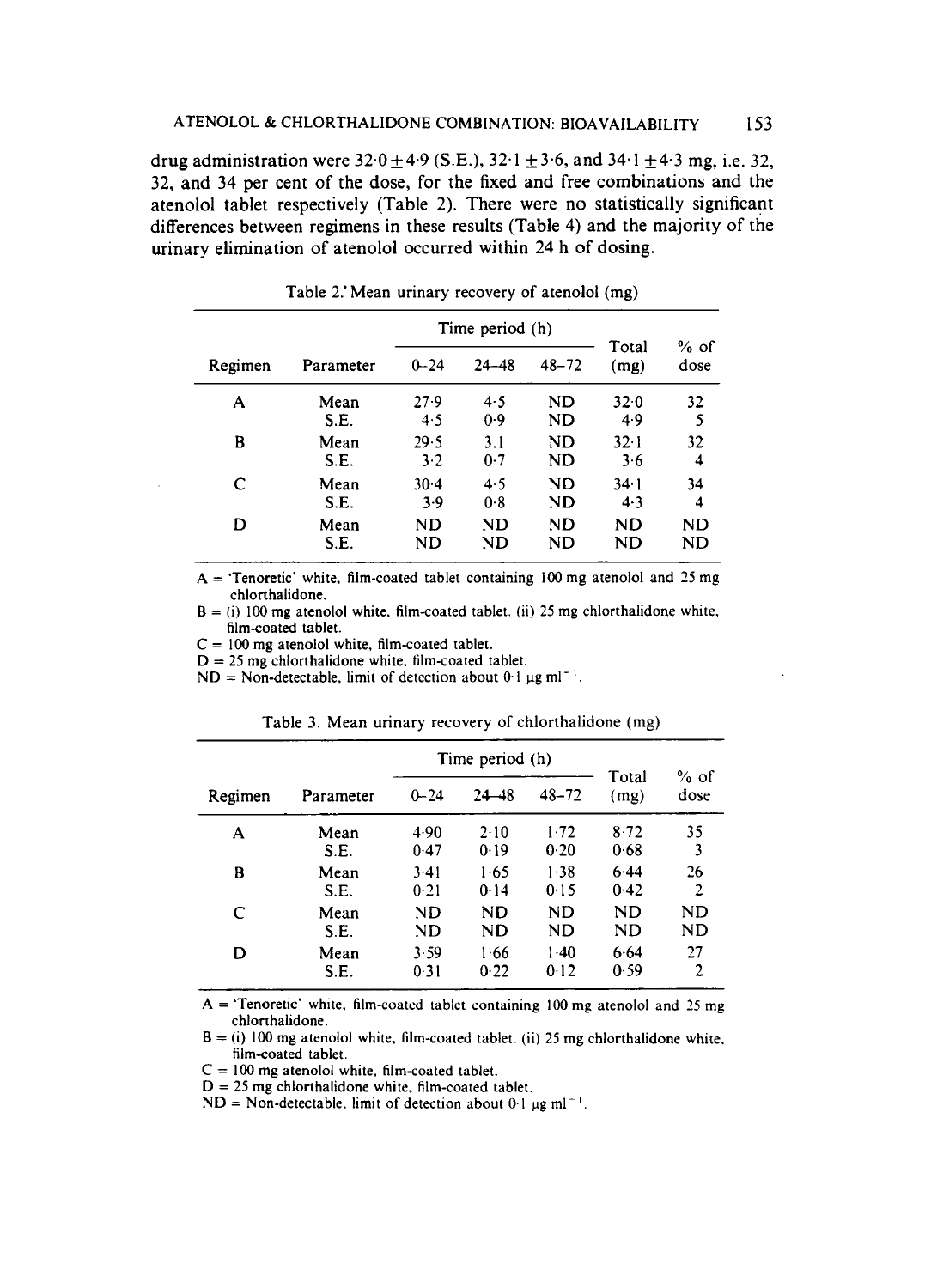| Drug                                                         |                |            |           |           | Time after dose (h) |                 |                                                                                                                       |                         |                          |                                            |                                                           |                |
|--------------------------------------------------------------|----------------|------------|-----------|-----------|---------------------|-----------------|-----------------------------------------------------------------------------------------------------------------------|-------------------------|--------------------------|--------------------------------------------|-----------------------------------------------------------|----------------|
| formulation<br>and                                           |                |            |           |           |                     | $\overline{24}$ | 48                                                                                                                    | 22                      | 96                       | $T_{1/2}(\beta)$<br>$\widehat{\mathsf{f}}$ | $(\mu g \, \text{m} \text{m}^{-1} \text{h})$<br>AUC $(x)$ | (mg)           |
| Atenolol<br>$[(B-A)/A]$<br>$\times 100$                      | $14 + 62$      | $15 + 36$  | $15 + 29$ | $-2 + 25$ | $4 + 24$            | $\overline{a}$  | $\mathbf{a}$                                                                                                          | $\mathbf{r}$            | $\mathbf{a}$             | $-10 + 35$                                 | $2 + 29$                                                  | $1\pm49$       |
| $[AC-A]/A$ ]                                                 | $-6 + 42$      | $-4 + 32$  | $17 + 41$ | $-5 + 41$ | $19 + 36$           | $\mathbf{a}$    | $\mathbf{r}$                                                                                                          | $\overline{\mathsf{C}}$ | $\mathbf{\underline{a}}$ | $2 + 33$                                   | $-3 + 32$                                                 | $7 + 38$       |
| $[ (C - B) / B ]$<br>$\frac{8}{x}$                           | $-18 + 31$     | $-16 + 27$ | $2 + 36$  | $-3 + 45$ | $14 + 30$           | $\mathbf{a}$    | $\mathbf{r}$                                                                                                          | $\supseteq$             | $\overline{\mathbf{c}}$  | $-7 + 36$                                  | $2 + 17$                                                  | $6 + 34$       |
| $\times 100$<br>Chlorthalidone<br>[B – A)/A]<br>$\times 100$ | $-38 + 33$     |            |           |           |                     |                 |                                                                                                                       |                         |                          | $21 \pm 19$ *                              | $-18 \pm 12$ <sup>*</sup>                                 | $-26 \pm 22$ * |
| $[D-A)/A]$<br>$\times 100$                                   | $-42 \pm 37$ * |            |           |           |                     |                 | $-43 \pm 21$ * $-31 \pm 17$ * $-23 \pm 20$ * $-25 \pm 17$ * $-27 \pm 14$ * $-21 \pm 15$ * $-18 \pm 17$ * $-14 \pm 19$ |                         |                          | $18 + 20$                                  | $-9 \pm 17$                                               | $-22 \pm 24$   |
| $[({D - B)/B}]$<br>$\times 100$                              | $-6 + 43$      | $-9 + 24$  | $4 + 24$  | $11 + 26$ | $4 + 21$            | $5 \pm 19$      | $4 + 20$                                                                                                              | $1 + 22$                | $5 + 21$                 | $-5 + 19$                                  | $7 + 23$                                                  | $3 + 24$       |
|                                                              |                |            |           |           |                     |                 |                                                                                                                       |                         |                          |                                            |                                                           |                |

Table 4. Mean ±95 per cent confidence limits for percentage difference in the blood and urine data Table **4.** Mean **f95** per cent confidence limits for percentage difference in the blood and urine data

\* = Statistically significant difference  $(p = 0.05)$ .

\* = Statistically significant difference  $(p = 0.05)$ .<br>A = 'Tenoretic' white, film-coated tablet containing 100 mg atenolol and 25 mg chlorthalidone.<br>B = (i) 100 mg atenolol white, film-coated tablet. (ii) 25 mg chlorthalid A = 'Tenoretic' white. film-coated tablet containing **100 mg** atenolol and 25 **mg** chlorthalidone.

B = (i) **100 mg** atenolol white, film-coated tablet. (ii) 25 mg chlorthalidone white, film-coated tablet

C = **100** mg atenolol white. film-eoated tablet.

D = 25 **mg** chlorthalidone white, film-coated tablet.

ID = Indeterminant.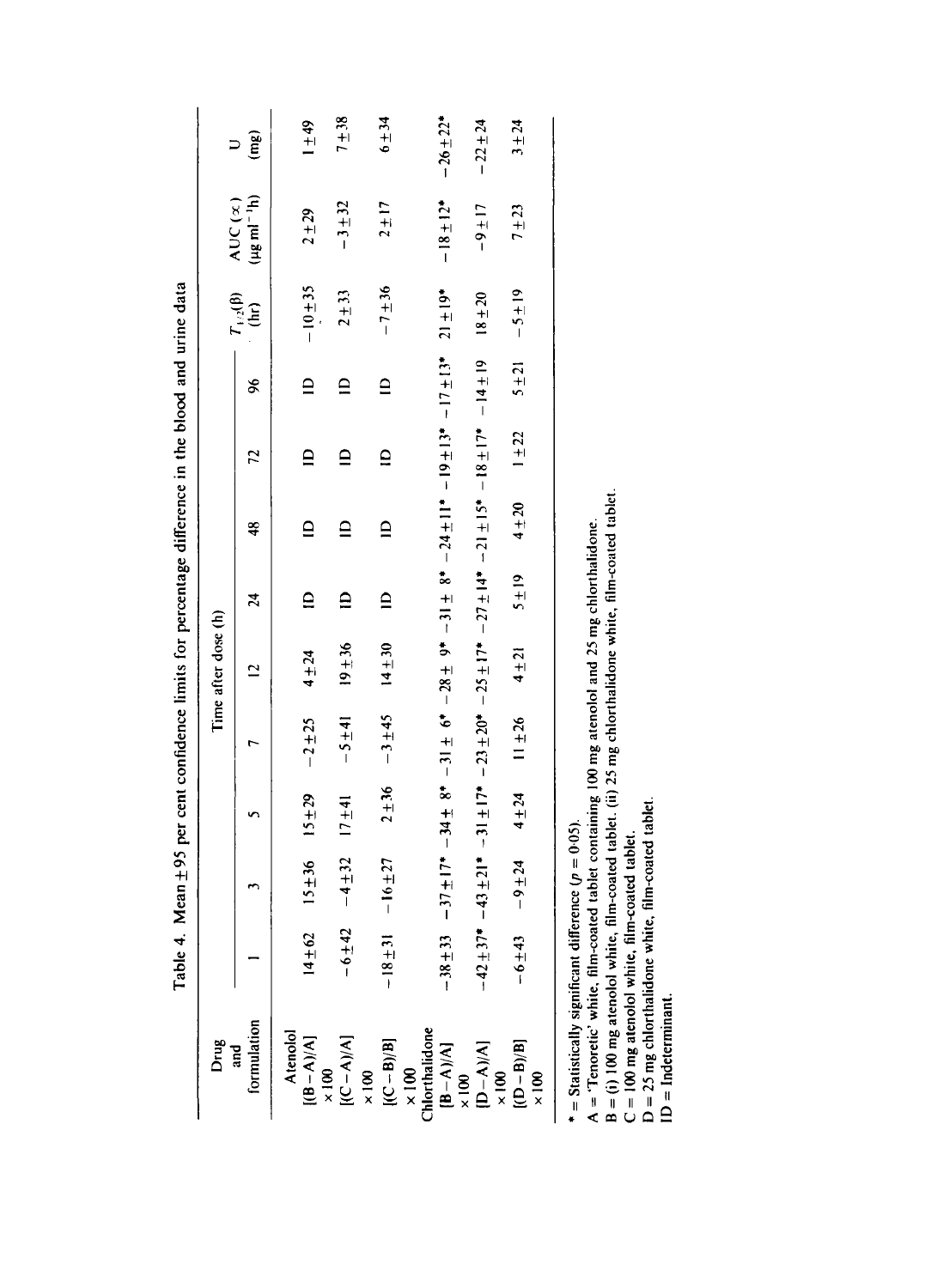#### *Chlorthalidone* **recovery**

The mean urinary recoveries of unchanged chlorthalidone for the **72** h period after drug administration were  $8.72 \pm 0.68$  (S.E.),  $6.44 \pm 0.42$ , and  $6.64 \pm 0.59$  mg, i.e. 35, 26, and 27 per cent of the dose, for the fixed and free combinations and the chlorthalidone tablet respectively (Table 3). It was noted however that urinary elimination of chlorthalidone was still occurring between **48** and **72** h after dosing, and may continue beyond this time, thus increasing the reported urinary recoveries. **As** expected no urine levels of chlorthalidone were observed after dosing with regimen C (atenolol only). Only a comparison of regimen **A** ('Tenoretic') and B (chlorthalidone tablet and atenolol tablet) show a statistically significant difference ( $p = 0.05$ ) with the 'Tenoretic' tablet giving the higher recovery.

## **DISCUSSION**

The results of this investigation show that there were no statistically significant differences between the peak blood levels, half-lives, areas-under-the-curve, and urine excretion of atenolol in the three regimes in which it was present. Individual peak values ranged from 0.16 to **0-96 pg** ml- ', a six-fold variation. The variation in peak systemic levels is less than that observed for a number of other  $\beta$ -blocking drugs.<sup>4-8</sup> and is of the same order as seen in other investigations involving atenolol. Further for half-life measurements, AUC and urinary elimination, results are in good agreement with previously published data.<sup>9</sup> Thus the bioavailability of atenolol from the fixed ('Tenoretic') combination is equivalent to that from the free combination and that from the tablet containing atenolol alone. It can be concluded therefore that co-administration of chlorthalidone does not affect the absorption and elimination of atenolol in volunteers.

The mean peak blood concentrations of chlorthalidone were **1.80,** 1.30, and  $1.46 \mu$ g ml<sup>-1</sup> for the fixed ('Tenoretic') and free combinations and the chlorthalidone tablet respectively. The blood levels at other time points were slightly higher following administration of the fixed combination and this was reflected in the mean area under the curve being higher, i.e.  $161.7 \mu g$  ml<sup>-1</sup> h compared with  $132.1$  and  $146.4 \,\mu g \text{ ml}^{-1}$  h respectively. The mean half-lives were little different for the three chlorthalidone containing formulations being **60** h. The urinary excretion of chlorthalidone was higher following administration of the fixed combination compared with the other chlorthalidone containing regimens. Thus the bioavailability of chlorthalidone from the fixed ('Tenoretic') combination is slightly enhanced relative to that from the free combination or from the tablet containing chlorthalidone alone. This may be related to the observed slightly increased dissolution rate of the chlorthalidone fraction of the fixed combination. Thus co-administration with atenolol does not reduce the bioavailability of chlorthalidone in volunteers.

It is concluded therefore that by combining chlorthalidone and atenolol in a tablet does not reduce the systemic bioavailability of either component.